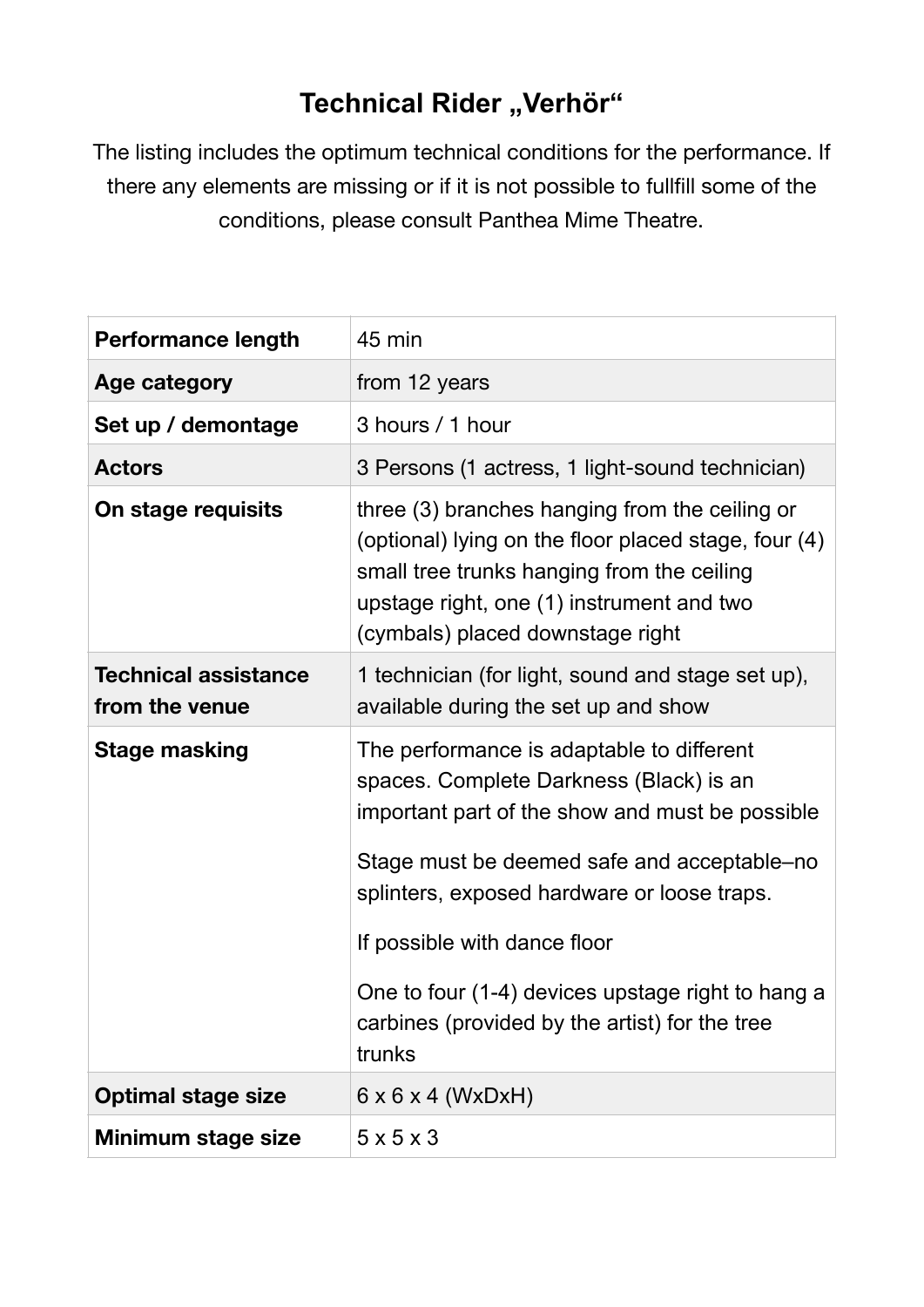| <b>Light needs</b>         | Fresnel, LED or similar lights for front- & back<br>light                                                                                                                                                                           |
|----------------------------|-------------------------------------------------------------------------------------------------------------------------------------------------------------------------------------------------------------------------------------|
|                            | Additional light from the stage left and stage right<br>if possible                                                                                                                                                                 |
|                            | The lights have to be on separated channels for<br>different light atmospheres                                                                                                                                                      |
|                            | Blackout is an important part of the show and<br>MUST be possible.                                                                                                                                                                  |
|                            | All lamps have to be complete (required gels, gel<br>frame, barndoor safety)                                                                                                                                                        |
| <b>Sound needs</b>         | A suitable house sound system; size of system is<br>venue specific. 2 Mono Channels or 1 stereo<br>Channel with 3,5mm stereo jack                                                                                                   |
|                            | We will bring a Laptop or USB-stick with the<br>tracks which can be connected with a laptop or<br>USB-compatible CDJ provided by the venue.                                                                                         |
| <b>Other Specification</b> | One device upstage right to hang at least one,<br>better four carbines (carbine provided by the<br>artist) from the ceiling, three more devices for<br>carbines stage right, left and upstage left                                  |
| Make up / Dressing         | A quite room/area for dressing up and warm up<br>and a Mirror for make up is needed                                                                                                                                                 |
| Security and agree         | ALL THE ABOVE MENTIONED CONDITIONS<br>ARE ABSOLUTELY NECESSARY FOR THE<br>PERFORMANCE. IN CASE SOME OF THEM<br>CAN NOT BE PROVIDED BY THE<br>ORGANIZER, PLEASE CONTACT US<br><b>IMMEDIATELY TO FIND AN ALTERNATIVE</b><br>SOLUTION. |
|                            | THIS TECHNICAL RIDER IS A PART OF THE<br>CONTRACT AND THUS OBLIGATORY                                                                                                                                                               |